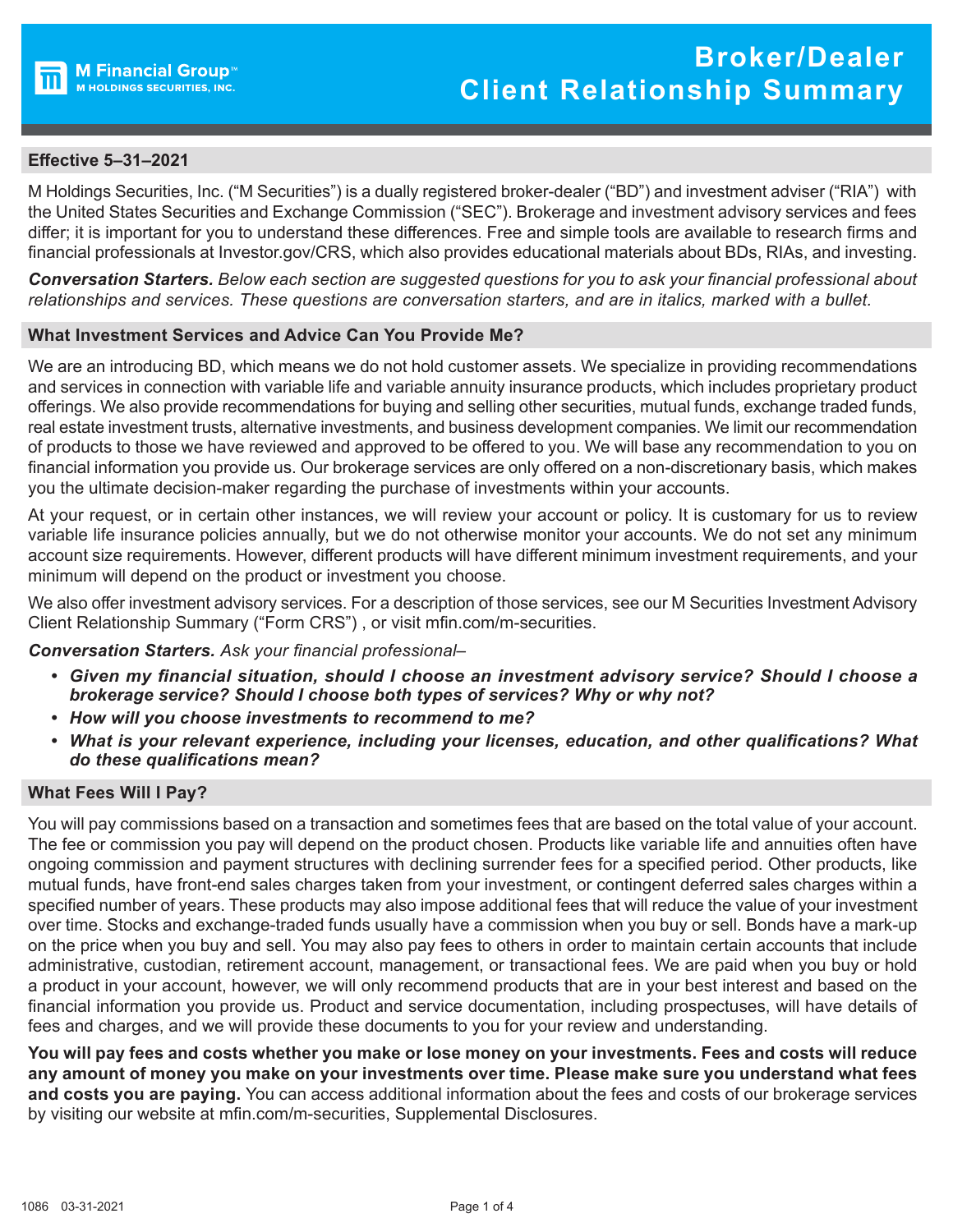

# *Conversation Starters. Ask your financial professional–*

*• Help me understand how these fees and costs might affect my investments. If I give you \$10,000 to invest, how much will go to fees and costs, and how much will be invested for me?*

### **What Are Your Legal Obligations to Me When Providing Recommendations? How Else Does Your Firm Make Money and What Conflicts of Interest Do You Have?**

*When we provide you with a recommendation,* we have to act in your best interest and not put our interest ahead of yours. At the same time, transaction-based compensation gives rise to some conflicts with your interests. You should understand and ask us about these conflicts because they can affect the recommendation we provide you. Here are some examples to help you understand what this means.

We are compensated when you invest with our financial professionals. Also, certain products and services vary in the amount of revenue we receive. We are affiliated with various other entities, including M Financial Asset Management ("M Wealth") and M Financial Securities Marketing Inc. ("MFSM"). When you use their services, we, or one of our affiliates, receives revenue. Further, certain unaffiliated insurance companies issue variable annuity and life insurance policies that we market as proprietary products. Under these policies, you may be able to invest in funds that are issued and managed by our affiliates. MFSM receives override payments of these policies and our affiliates earn revenues from the investments. As a result, there is incentive to encourage you to invest in these policies. For additional information on our affiliated entities, please visit [mfin.com/disclosure to learn more.](https://www.mfin.com/disclosure) We have revenue sharing arrangements with certain BDs and RIAs. Certain investment providers and custodians pay us overrides or other revenue. These arrangements create incentives for us. For more information regarding specific conflicts of interest, please visit [mfin.com/m-securities.](www.mfin.com/m-securities)

*Conversation Starters. Ask your financial professional–*

*• How might your conflicts of interest affect me, and how will you address them?*

## **How Do Your Financial Professionals Make Money?**

Our financial professionals receive commissions, incentive compensation, non-cash compensation, and payment from products. They could also earn money by referring business to affiliated and unaffiliated investment managers. The amount of commission and payments vary by product, so our financial professionals have different compensation. Certain financial professionals, or entities they own or control, are also shareholders of our parent company, and they will receive dividends and profit distributions as such. Depending on their production levels, financial professionals may also be eligible to attend a structured educational, professional, and vacation program. The compensation structure for our financial professionals creates a conflict of interest by providing financial incentives to sell securities and products that pay higher commissions or offer continuous commissions. However, only services and products that are in your best interest and based on the financial information you provide us will be recommended to you.

## **Do You or Your Financial Professionals Have Legal or Disciplinary History?**

Yes. Visit [Investor.gov/CRS](https://www.investor.gov/CRS) and [Brokercheck.finra.org](https://brokercheck.finra.org/) for free and simple search tools to research us and our financial professionals.

## *Conversation Starters. Ask your financial professional–*

- *• As a financial professional, do you have any disciplinary history? For what type of conduct?*
- *• Who is my primary contact person? Are they a representative of an investment adviser or a broker-dealer?*
- *• Who can I talk to if I have concerns about how this person is treating me?*

**You can find additional information about us by visiting [www.mfin.com/m-securities. Yo](http://www.mfin.com/m-securities)u can request an additional copy of this relationship summary or, our advisory services relationship summary, and any up-todate information by calling us at (888) 520-6784 or by email at [MHScompliance@mfin.com.](mailto:MHScompliance@mfin.com)**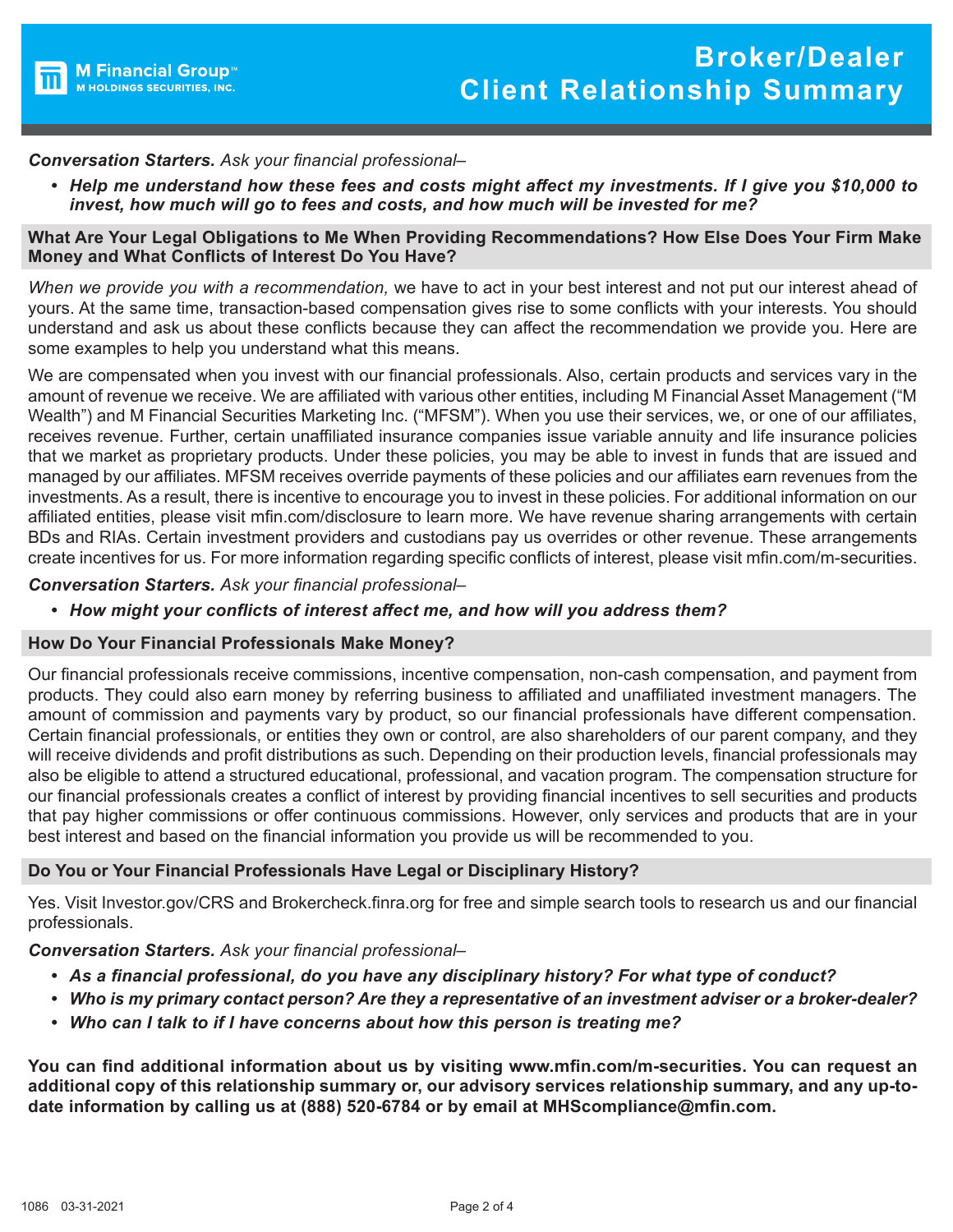

# **Effective 3–31–2021**

M Holdings Securities, Inc. ("M Securities") is a dually registered broker-dealer ("BD") and investment adviser ("RIA") with the United States Securities and Exchange Commission ("SEC"). Brokerage and investment advisory costs and services differ; it is important for you to understand these differences. Free and simple tools are available to research firms and financial professionals at Investor.gov/CRS, which also provides educational materials about BDs, RIAs, and investing.

*Conversation Starters. Below each section are suggested questions for you to ask your financial professional about relationships and services. These questions are conversation starters, and are in italics, marked with a bullet.*

#### **What Investment Services and Advice Can You Provide Me?**

Our services include investment management, third-party asset management with a co-advisor or sub-advisor, retirement consulting services, financial planning, and wrap fee programs ("Advisory Services"). We also may act as a solicitor for another RIA. Before you open an advisory account, we will meet with you to understand your goals, objectives and your current financial situation. Based on what we learn, we will recommend a portfolio of investments, an advisory service or solicitor arrangement. For Advisory Services we, or the co-advisor or sub-advisor will monitor your accounts on an ongoing basis and review your portfolio with you annually. You can request reviews that are more frequent. For solicitation arrangements, the RIA will describe its services in its Client Relationship Summary ("Form CRS") and ADV. Our financial professionals may offer a variety of securities and third-party asset managers that have been reviewed and approved.

We offer both discretionary and non-discretionary investment Advisory Services. Certain services are only available on a discretionary basis, which means we can place trades in your accounts without contacting you or obtaining approval prior to the purchase or sale of investments. Non-discretionary services require us to obtain approval from you prior to purchasing or selling, which makes you the ultimate decision-maker regarding the purchase or sale of investments in your account. Generally, advisory accounts require \$10,000 minimum investment; however, certain programs require a higher minimum.

For additional information, our Form ADV, Part 2A, Items 4, 7, 8, 12 & 13, and in Form ADV Part 2A Appendix 1, Item 5 at [https://adviserinfo.sec.gov/firm/brochure/43285. Ad](https://adviserinfo.sec.gov/firm/brochure/43285)ditional information about our programs is also available at [www.mfin.com/m-securities. As](http://www.mfin.com/m-securities) a BD, we also offer brokerage services. For a description of those services, see our M Securities Broker-Dealer Form CRS.

*Conversation Starters. Ask your financial professional–*

- *• Given my financial situation, should I choose an investment advisory service? Should I choose a brokerage service? Should I choose both types of services? Why or why not?*
- *• How will you choose investments you recommend to me?*
- *• What is your relevant experience, including your licenses, education, and other qualifications? What do these qualifications mean?*

#### **What Fees Will I Pay?**

For investment management services, including wrap fee and third-party asset management, your fee is a percentage of assets under management payable every quarter either in advance or in arrears. Fees paid to us will vary depending on the type of securities in your account and are separate and distinct from the fees and expenses charged to your accounts and investments by others, such as brokerage, custodial, trading, account maintenance, costs of the investment and related fees. Since we are paid a percentage on the amount of assets in advisory accounts, the more assets you have in your account, the more you will pay in fees, and we therefore have incentive to encourage you to deposit more assets in your account and to help your investments grow in value. However, we will only recommend services and products that are in your best interest and based on the financial information you provide us.

Wrap programs will include most transaction costs in the advisory fee, and therefore can be higher than a typical assetbased advisory fee. In many cases, higher asset tiers will carry lower marginal fees. Service and product documentation, including account paperwork and prospectuses, will have details of fees and charges, and we will provide these documents to you for your review and understanding.

Financial planning services generally charge hourly fees or fixed fees and will be established at the onset of our relationship, depending on the project or service needed. Hourly fees have a maximum charge of \$500 per hour and fixed fees have a maximum charge of \$10,000. Fees for financial planning are separate and distinct from any asset-based fee, commission or other compensation that we may earn in implementing any investment or insurance recommendations, but may be waived if you choose us for investment management services.